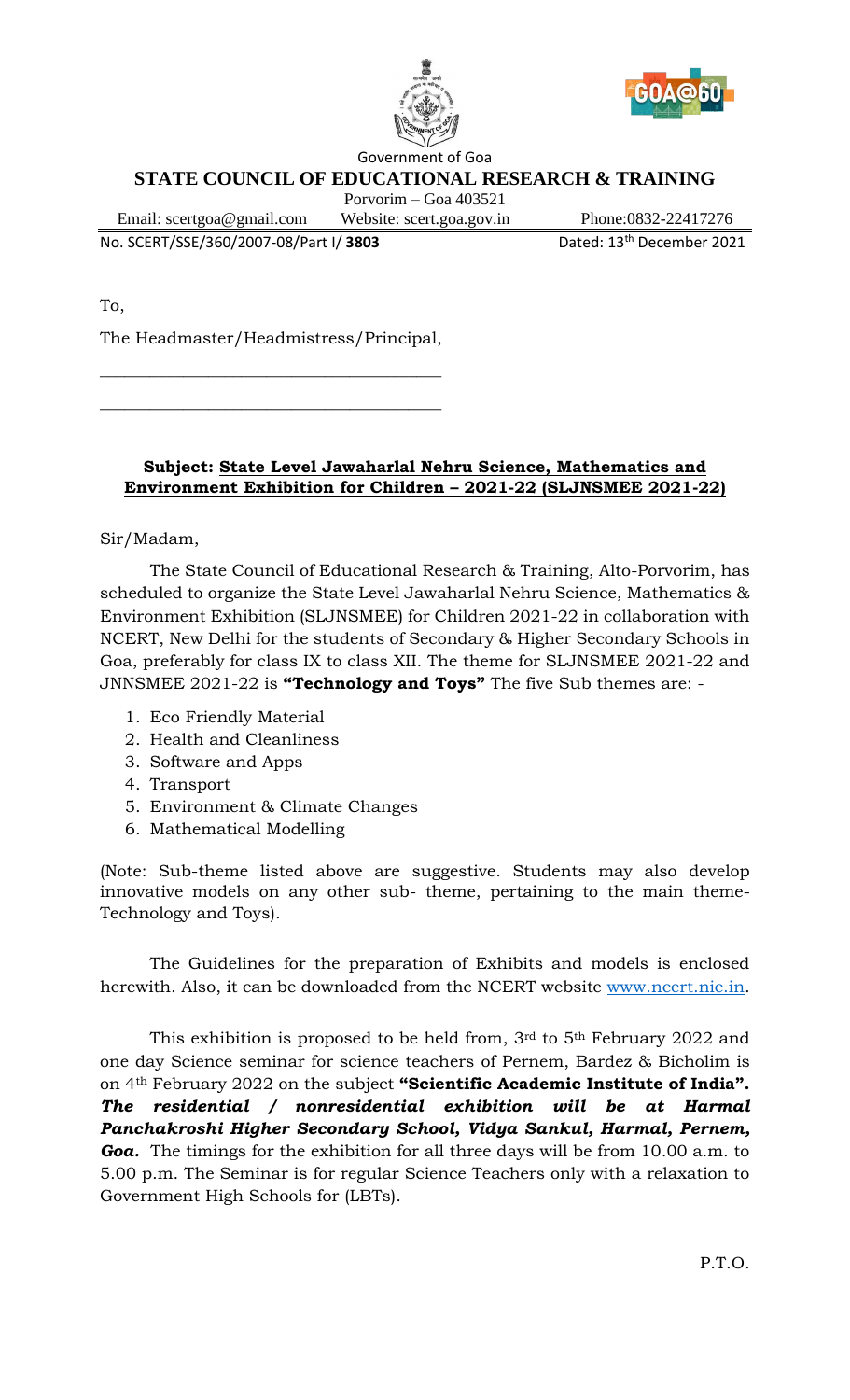**PRIZES**: - It is proposed to award the following prizes at State Level Exhibition.

| <b>First Prize</b>                 |  | $Rs. 2,000/-$ |               |
|------------------------------------|--|---------------|---------------|
| Second Prize                       |  |               | $Rs. 1,500/-$ |
| Third Prize                        |  | Rs. $1,200/-$ |               |
| <b>Fourth Prize</b>                |  |               | $Rs. 1,000/-$ |
| Fifth Prize                        |  |               | $Rs. 800/-$   |
| 5 Special prizes $\omega$ Rs.500/- |  |               | Rs. $2,500/-$ |

**The schools participating in the Exhibition should send their entries to this Council on or before 5th January 2022 along with the write-up of the exhibit.**

**The Science Teachers participating in Seminar should send their entries to this Council only through Google forms on the given link on or before 29th December 2021 (Link for Teachers Seminar: <https://forms.gle/nKttBoPvRUYLhdA59> )**

Each school can display two exhibits and each exhibit should be accompanied by **one student & a guide Teacher**. It may be noted that only one teacher will be allowed to accompany the exhibits even if the school is participating with two exhibits.

## The exhibits could be static/working models. **The model exhibited should not occupy space beyond 90 cm x 60 cm.**

The Science/ Mathematics/ Environment Projects exhibited in the past either in the State Level Western India Science Fair, District/ State Level Exhibition for INSPIRE Awardees or in the State Level Jawaharlal Nehru Science, Mathematics & Environment Exhibition shall not be allowed and such exhibits shall be disqualified for participation.



Yours faithfully,

(N. G. Honnekeri) Director, SCERT, Goa

Encl:- As above.

Copy to:

- 1. The Director of Education, Directorate of Education, Panaji Goa.
- 2. The Dy./Asst. Director of Education, North/Central/South
- Educational Zone, Mapusa/Panaji/Margao
- 3. All A.D.E.I.'s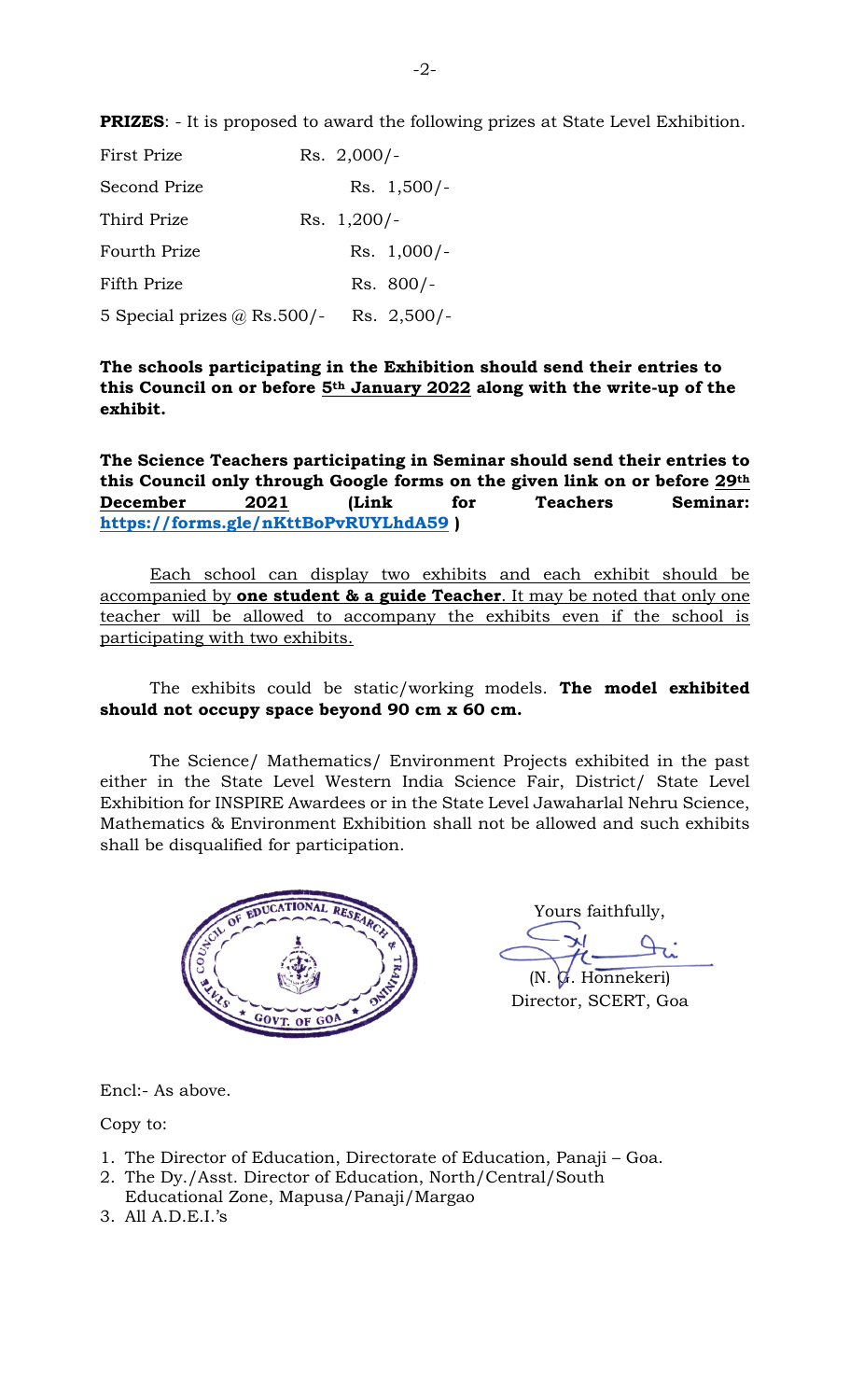|                                          |                       |                                                                                                                                                                  | <b>THEME: Technology and Toys</b>                                                                                        |       |
|------------------------------------------|-----------------------|------------------------------------------------------------------------------------------------------------------------------------------------------------------|--------------------------------------------------------------------------------------------------------------------------|-------|
|                                          |                       | PROFORMA – I                                                                                                                                                     |                                                                                                                          |       |
|                                          |                       |                                                                                                                                                                  | Information about the Exhibit / Model                                                                                    |       |
| (in BLOCK Letters)                       |                       |                                                                                                                                                                  |                                                                                                                          |       |
| 2. Sub-theme:                            |                       |                                                                                                                                                                  |                                                                                                                          |       |
|                                          | 1<br>2<br>3<br>4<br>5 | <b>Eco Friendly Material</b><br>Health, Hygiene and Cleanliness<br><b>Interactive Software</b><br><b>Historical Development</b><br><b>Mathematical Modelling</b> |                                                                                                                          |       |
| Science                                  |                       | Mathematics                                                                                                                                                      | Environment                                                                                                              |       |
| (in BLOCK Letters)<br>(in BLOCK Letters) |                       | Mobile No.                                                                                                                                                       | 4. Name of Guiding Teacher $\qquad \qquad$ (M / F)<br>5. Name of school with complete postal address (in BLOCK letters): | (M/F) |
|                                          |                       |                                                                                                                                                                  |                                                                                                                          |       |
|                                          |                       |                                                                                                                                                                  |                                                                                                                          |       |
| 6. Type of the School                    |                       |                                                                                                                                                                  | Government /Local Body/Private Aided/Private<br>Unaided/Any Other (Please specify) _______________                       |       |

\_\_\_\_\_\_\_\_\_\_\_\_\_\_\_\_\_\_\_\_\_\_\_\_\_\_\_\_\_\_\_\_\_\_\_\_\_\_\_\_\_\_\_\_\_\_\_\_\_\_\_\_\_\_\_\_\_\_\_\_\_\_\_\_\_\_\_\_\_\_\_\_\_\_\_\_\_\_\_\_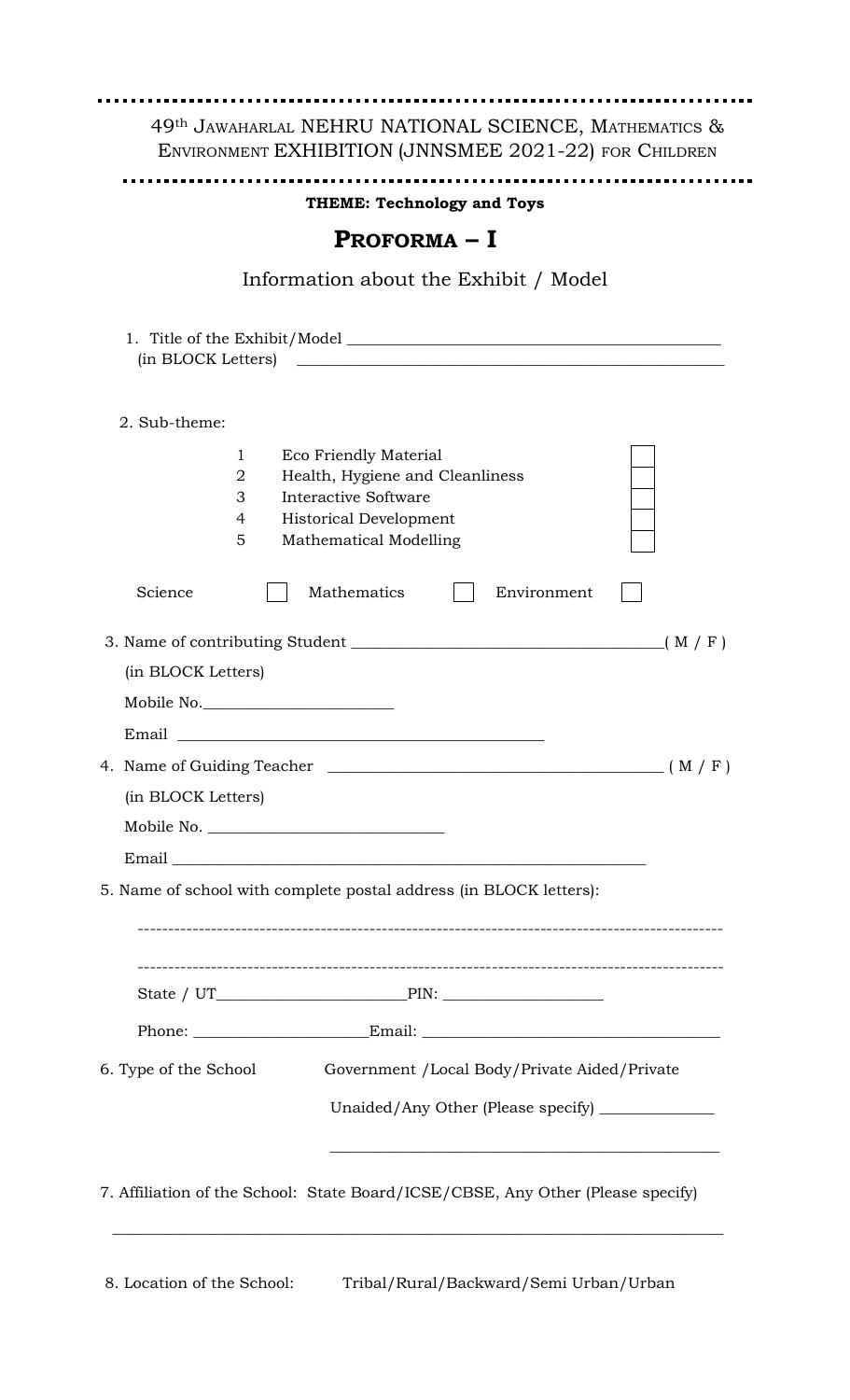|               | 9. Nature of the Exhibit/Model: | Innovative/Improvised Apparatus                                                                                                                       |
|---------------|---------------------------------|-------------------------------------------------------------------------------------------------------------------------------------------------------|
|               |                                 | Working/Static Model/Study Report                                                                                                                     |
|               |                                 |                                                                                                                                                       |
|               |                                 | 10. Whether Dark room space is needed for the display of exhibit: Yes/No                                                                              |
|               |                                 | 11. Approximate space required for the display of Exhibit ______________________                                                                      |
|               |                                 | 12. Source of inspiration/help for preparing the exhibit/model:                                                                                       |
|               |                                 | (Please explain briefly about the nature and form of help received from the following)                                                                |
| i.            | From Teachers/School            |                                                                                                                                                       |
|               |                                 |                                                                                                                                                       |
|               | ii. From Parents                |                                                                                                                                                       |
|               |                                 |                                                                                                                                                       |
|               | iii. From Peer Group            |                                                                                                                                                       |
|               |                                 |                                                                                                                                                       |
| iv. Any other |                                 |                                                                                                                                                       |
|               |                                 | 13. Brief Summary (Please explain the purpose (or aim) and the scientific principle<br>involved in the exhibit / model in not more than three lines). |
|               |                                 |                                                                                                                                                       |
|               |                                 |                                                                                                                                                       |
|               |                                 |                                                                                                                                                       |
|               |                                 |                                                                                                                                                       |

14.WRITE-UP OF THE EXHIBIT / MODEL (not more than 1000 words) in the following format *(Note: Proper submission of the Write-up will ensure that if selected for participation in the 49th Jawaharlal Nehru National Science, Mathematics & Environment Exhibition (JNNSMEE 2022) for Children – 2022, it will be considered for publication in the booklet entitled : Structure and Working of Exhibits.* For convenience, examples of write-ups of exhibits are also given in this booklet.*)*